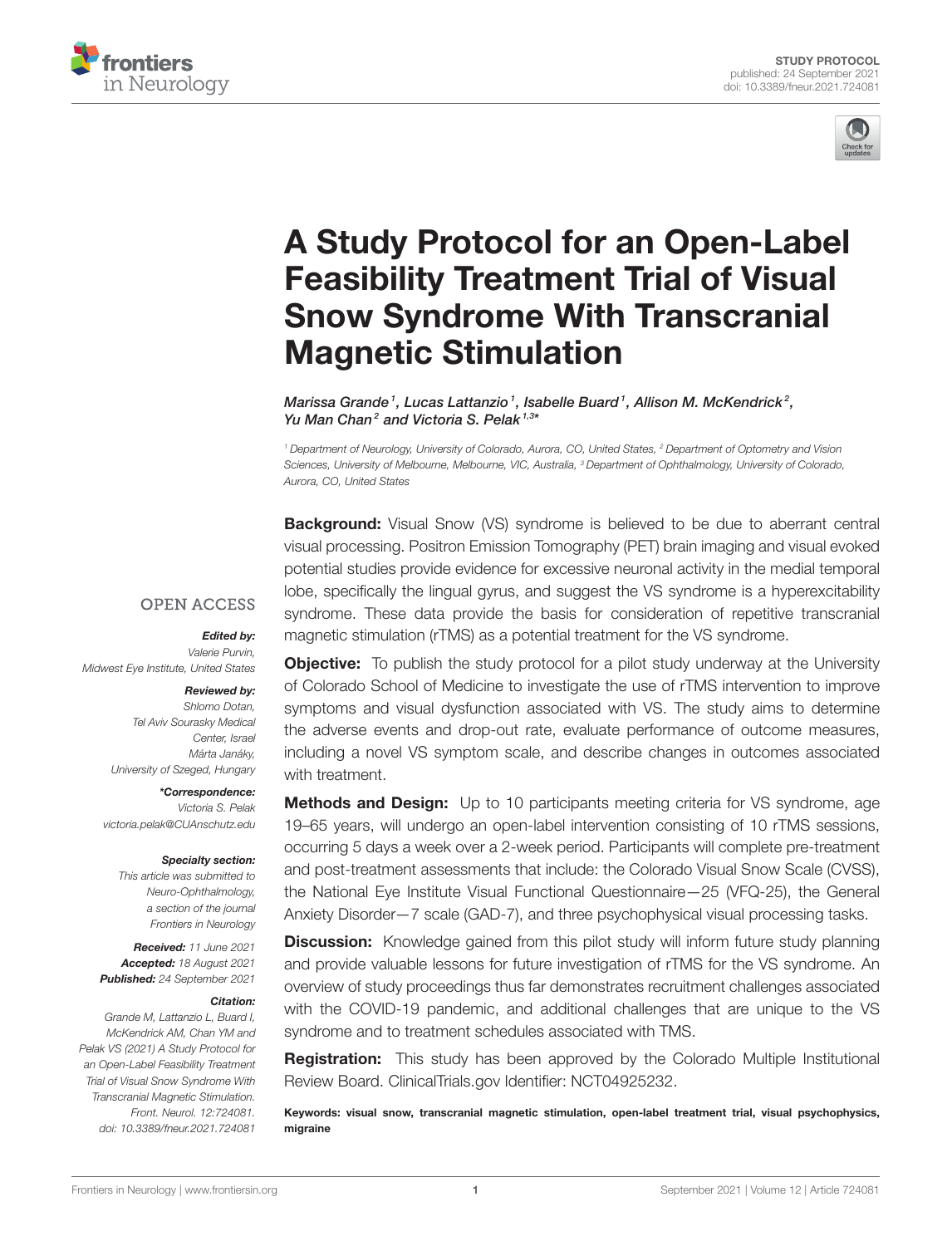## INTRODUCTION

People with Visual Snow (VS) syndrome perceive small, moving dots, which resemble the TV static of a poorly tuned analog television, in a constant manner throughout their visual field. Other symptoms include palinopsia or visual trails, light sensitivity, excessive awareness of flashes of lights and floaters, tinnitus, and balance problems. VS most often affects young people in the third decade of life, but it can strike anyone at any age, including children and older adults [\(1,](#page-6-0) [2\)](#page-6-1). Comorbidity includes migraine headaches, which are present in 60–80% of people with VS [\(2\)](#page-6-1). There is no effective treatment, and the cause is unknown. Many patients with VS have difficulty with visual functions and can struggle to continue working because of the visual symptoms associated with the syndrome [\(2\)](#page-6-1). The International Headache Society (IHS) published criteria [\(3\)](#page-6-2) for the VS syndrome and these criteria are summarized in **[Table 1](#page-1-0)**.

The objective of this manuscript is to describe the research protocol for an ongoing, open-label treatment study of repetitive transcranial magnetic stimulation (rTMS) for VS syndrome at the University of Colorado School of Medicine. The aim of this pilot study is to investigate the feasibility of a future randomized controlled trial of rTMS to improve visual function and symptoms associated with VS. Specifically, this study aims to determine: (1) adverse events and drop-out rate, (2) the standard deviation and test-retest reliability of a novel scale (Colorado Visual Snow Scale or CVSS) and performance of three psychophysical visual processing tasks previously investigated by McKendrick et al., and (3) describe changes in outcome measures (described below) following treatment with rTMS.

VS syndrome is believed to be due to aberrant central visual processing that results in excessive neuronal activity in regions of the brain that perform higher order visual processing [\(4\)](#page-6-3). Given all findings and symptoms, some authors have posited that VS syndrome is due to thalamocortical dysrhythmia [\(1\)](#page-6-0). Data from Positron Emission Tomography (PET) brain imaging studies and visual evoked potential studies indicate that the excessive neuronal activity occurs in the medial temporal lobes, specifically the right lingual gyrus [\(5\)](#page-6-4). Although this evidence suggests that the lingual gyrus plays a role in VS, it is not clear whether increased metabolic activity in this region occurs as a

<span id="page-1-0"></span>TABLE 1 | Summary of international headache society criteria for visual snow [\(3\)](#page-6-2).

#### Criteria A through D must be met

- A. Dynamic, continuous tiny dots in the entire visual field >3 months
- B. At least two of four additional symptoms
	- 1. Palinopsia (visual after-images, trailing of moving objects, or both)
	- 2. Enhanced entoptic phenomena with at least one of the following: excessive floaters in both eyes, excessive blue field entoptic phenomenon, self-lighting perceived with eyes closed, or spontaneous photopsia.
	- 3. Photophobia
	- 4. Nyctalopia
- C. Symptoms not consistent with typical migraine visual aura per International Headache Society criteria.
- D. Symptoms are not better explained by another disorder (including normal ophthalmic tests and no intake of psychotropic drugs).

result of upstream neuronal dysfunction or is the primary cause of VS syndrome. In either case, similar syndromes with evidence for central nervous system hyperexcitability have the potential to be treated using rTMS, such as cerebellar hyperexcitability [\(6\)](#page-6-5), central pain syndrome [\(7\)](#page-6-6), and certain migraine syndromes [\(8\)](#page-6-7), with each showing modest treatment responses to rTMS. In 2018, the United States Food and Drug Administration (FDA) approved marketing of TMS for the treatment of major depressive disorder, and in 2013, the FDA did the same for certain migraine headache types [\(9\)](#page-6-8).

Pharmaceutical interventions with anti-epileptics, migraine therapies, and acetazolamide have historically been used to treat VS, and anecdotal evidence and/or limited treatment trials have shown very limited to no efficacy with side effects that often outweigh the benefits [for review of recent treatment data, see [\(4\)](#page-6-3)]. Consequently, people with VS syndrome can suffer from decreased ability to read, to use a computer, or to drive, and they frequently report poor quality of life due to VS symptoms and anxiety associated with the syndrome [\(4\)](#page-6-3). Transcranial magnetic stimulation (TMS) utilizes a non-invasive magnetic field to induce electrical currents that are directed at the cerebral cortex discretely, in order to alter neuronal firing. The rTMS method involves the use of continuous "trains" of stimulation for a specified duration of time, in order to produce lasting effects on brain function by either selectively increasing or decreasing neuronal firing. Repetitive TMS has improved outcomes in several neurologic and psychiatric disorders, including chronic tinnitus syndromes without hearing loss [\(10\)](#page-6-9), which can, on some level, be considered analogous to the disorder of VS. Furthermore, many patients with VS suffer from chronic tinnitus [\(1,](#page-6-0) [2\)](#page-6-1).

The goal of rTMS using low frequency (i.e., 1 Hz) stimulation is to decrease neuronal firing, and the inhibitory modulation likely occurs at the level of the synapse, although additional understanding is needed [\(11\)](#page-6-10). A single pulse of TMS can alter neuronal firing at the moment the pulse is delivered. However, for longer-lasting effects that go beyond the moment of stimulation, repetitive stimulation with 5–20 daily sessions are typically necessary for longer-lasting effects, and 10 sessions have been found to be effective in a variety of disorders [see **[Table 2](#page-2-0)** and [\(12\)](#page-6-11)].

The mechanism causing more persistent change in neuronal activity is thought to be due to "weakening" of synaptic connections and synaptic plasticity that follows multiple sessions, but the mechanism is not fully understood [\(11\)](#page-6-10). One theory posits persistent post-synaptic change (i.e., remodeling of the post-synaptic receptor) takes place only after multiple rTMS sessions with many stimulations given per session. These changes at the synaptic level appear to be akin to a physiologic process called long-term depression, or LTD, which can reduce cortical excitability and contribute to cortical plasticity and to learning and memory [\(13\)](#page-6-12).

Evidence-based guidelines and therapeutic approaches for the use of rTMS in various conditions have been published and recently updated by Lefaucheur et al. in February 10 [\(12\)](#page-6-11). Those reviewed in detail by Lefaucheur et al. are summarized in **[Table 2](#page-2-0)**.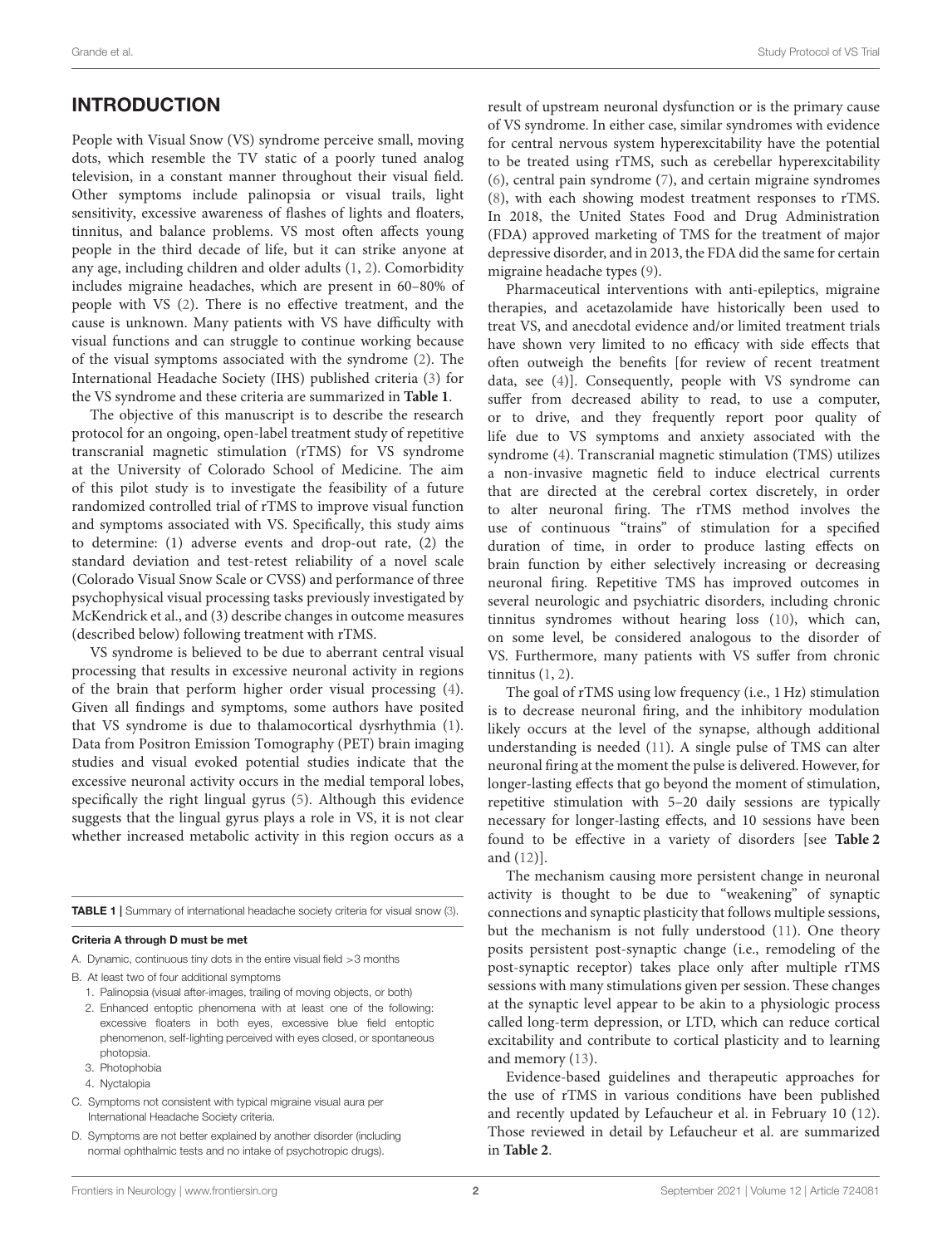#### <span id="page-2-0"></span>TABLE 2 | Summary of data reviewed by Lefaucheur et al. [\(12\)](#page-6-11).

| Summary of the tables within Lefaucheur et al. (12)                                                      | Range of pulses<br>per session | Range of sessions (one<br>session per 24h unless<br>noted)                        | Level of evidence (level 1:<br>randomized sham trial<br>through level 4: case<br>series or uncontrolled) |
|----------------------------------------------------------------------------------------------------------|--------------------------------|-----------------------------------------------------------------------------------|----------------------------------------------------------------------------------------------------------|
| Table 1. HF-rTMS of M1 contralateral to pain region in neuropathic pain.                                 | 1,500-3,000                    | $3 - 10$                                                                          | $\mathbf{2}$                                                                                             |
| Table 2. HF-rTMS of bilateral M1 regions in Parkinson's disease (motor symptoms).                        | 600-1,000                      | $5 - 10$                                                                          | $\mathbf{2}$                                                                                             |
| Table 3. LF-rTMS of contralesional M1 in motor stroke at the postacute stage.                            | 900-1,800                      | $5 - 15$                                                                          | $2 - 3$                                                                                                  |
| Table 4. HF-rTMS of ipsilesional M1 in motor stroke at the postacute stage.                              | 500-1,350                      | $5 - 10$                                                                          | $\overline{2}$                                                                                           |
| Table 5. iTBS of ipsilesional M1 in motor stroke at the chronic stage.                                   | 600-1,200                      | 10                                                                                | 2, 3                                                                                                     |
| Table 6. HF-rTMS of ipsilesional M1 in post-stroke dysphagia.                                            | 500-3,000                      | $5 - 10$                                                                          | 2, 3                                                                                                     |
| Table 7. LF-rTMS of right IFG in post-stroke non-fluent aphasia at chronic stage.                        | 600-1,200                      | $10 - 20$                                                                         | 2, 3                                                                                                     |
| Table 8. rTMS (cTBS) studies in hemispatial neglect (target: left posterior parietal<br>cortex).         | 4cTBS trains of<br>15-45 min   | $2 - 14$                                                                          | 2, 3                                                                                                     |
| Table 9. iTBS of M1 in multiple sclerosis.                                                               | 600-1.200                      | 10                                                                                | $\overline{2}$                                                                                           |
| Table 10. LF-rTMS of the auditory cortex in chronic tinnitus.                                            | $900 - 2,000$                  | 10 with some mixed (e.g.,<br>4 sessions x 1,800 and<br>5 sessions x 1,200 pulses) | 1, 2, 3                                                                                                  |
| Table 11. LF-rTMS of the auditory cortex combined with HF-rTMS of the left DLPFC<br>in chronic tinnitus. | 1,000-2,000                    | $5 - 10$                                                                          | 1, 2                                                                                                     |
| Table 12. HF-rTMS of the left DLPFC in major depressive disorder.                                        | 1,600-2,100                    | 10-20 (one study with two<br>sessions in 1 day)                                   | 1, 2, 3                                                                                                  |
| Table 13. Deep HF-rTMS of the left DLPFC in major depressive disorder.                                   | 1,980-6,012                    | 20                                                                                | 1, 2                                                                                                     |
| Table 14. cTBS/iTBS of the right/left DLPFC in major depressive disorder.                                | 600-1,800                      | $10 - 30$                                                                         | 2, 3                                                                                                     |
| Table 15. LF-rTMS of the left TPC in auditory hallucinations (schizophrenia).                            | 1,000-1,200                    | 4 (two sessions per day)                                                          | $\mathbf{2}$                                                                                             |
| Table 16. HF-rTMS of the left TPJ in auditory hallucinations (schizophrenia).                            | 2.600                          | 4 (two sessions per day)                                                          | $\overline{2}$                                                                                           |
| Table 17. HF-rTMS studies of the left DLPFC in negative symptoms of schizophrenia.                       | 1,000-1,500                    | $10 - 15$                                                                         | 1, 2, 3                                                                                                  |
| Table 18. LF-rTMS of the DLPFC in obsessive compulsive disorder.                                         | 1,200-2,000                    | $10 - 15$                                                                         | 2, 3                                                                                                     |
| Table 19. Bilateral LF-rTMS of the pre-SMA in obsessive compulsive disorder.                             | 1,200-1,500                    | $18 - 25$                                                                         | 2, 3                                                                                                     |

LF, Low Frequency; HF, High Frequency. cTBS, continuous patterned rTMS; iTBS, intermittent patterned rTMS brain stimulation; Note: this VS study protocol uses LF-rTMS, which depresses hyperexcitable neurons, which HF-rTMS activates neuronal activity.

To date, there is no published data regarding the use of TMS for the treatment of VS. The goals for publishing the protocol for the ongoing study are to stimulate interest and to share approaches with the scientific community, as well as review the challenges encountered thus far. The methods and the TMS protocol are reviewed, followed by discussion of recruitment during COVID-19, as well as the challenges encountered and potential solutions that could inform planning for future rTMS treatment trials for VS.

## METHODS AND ANALYSIS

The ongoing study is an open-label feasibility treatment study of VS utilizing a rTMS paradigm. In summary, participants undergo a 2-week treatment intervention for a total of 10 sessions that are ∼1 h in duration per session and occur 5 days per week for two consecutive weeks. Assessments described are given at baseline (pre-treatment), post-treatment, and again at 1 and 3 months following treatment.

## Description of Population Being Enrolled

Up to 10 participants ranging in age from 19 to 65 with a diagnosis of VS that meets the International Headache Society (IHS) criteria are being recruited.

## Inclusion Criteria:

- Age 19–65 years with a diagnosis of VS that meets IHS criteria
- Able to provide informed consent
- Visual snow must be present for 3 months or more and symptoms must be persistent (i.e., continuous)
- A prior brain magnetic resonance imaging (MRI) scan with and without contrast completed in the past 3 years that does not show signs of clinically significant brain lesion(s) (e.g., no evidence of multiple sclerosis, stroke, brain tumor, cortical heterotopia or other cortical developmental abnormalities, arteriovenous malformation, etc.).

Exclusion Criteria based on TMS safety guidelines [\(14–](#page-6-13)[16\)](#page-6-14):

- Syndrome meeting criteria for Hallucinogen-persisting perception disorder
- Prior treatment with TMS for any disorder
- Epilepsy, family history of epilepsy, or personal history of seizures
- Any medical condition or medication that increases the risk of seizures
- Pacemaker or another implantable medical device
- Metal in the skull, not including the mouth
- Unstable cardiac, pulmonary, or other systemic illness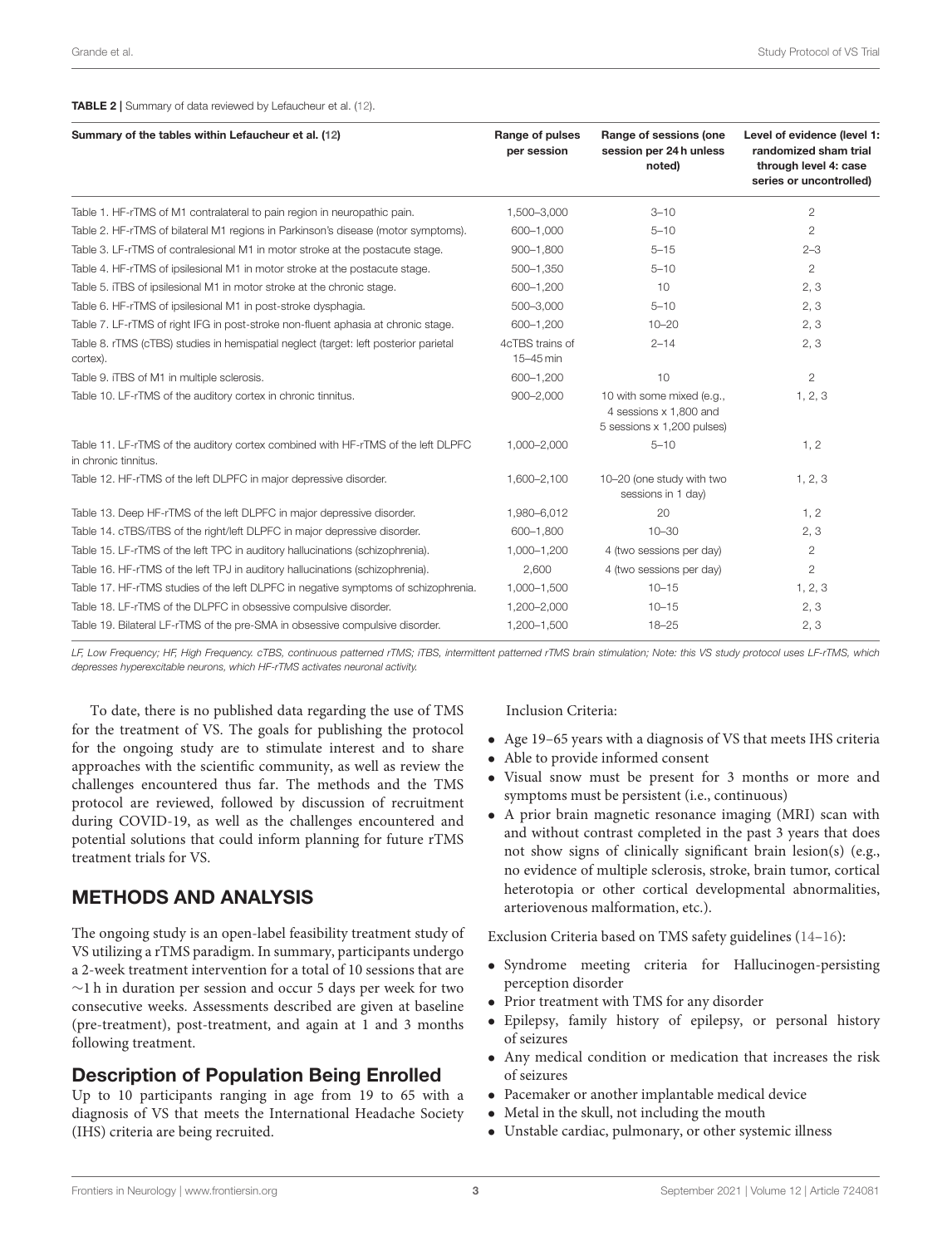- Grande et al. Study Protocol of VS Trial
- Pregnancy
- Bipolar disorder
- History of suicidality.

## Outcome Measures

#### Questionnaires and Scales

Currently, no outcome measures or scales exist specifically for VS symptoms. For this reason, the CVSS was developed for this study, and is available as **[Supplementary Material](#page-6-15)**. Additionally, two previously validated scales are being used: The National Eye Institute Visual Functioning Questionnaire—25 (VFQ-25) and the General Anxiety Disorder—7 (GAD-7) scale.

## Psychophysical Visual Processing Tasks

Recently, McKendrick et al. [\(17\)](#page-6-16) investigated psychophysical behavioral measures in people with VS compared to controls and found that VS participants showed statistically significant reduced center-surround contrast suppression and elevated luminance increment threshold detection in noise. These findings are consistent with the theory of cortical hyperexcitability. These tasks are, therefore, being employed in this feasibility study to investigate their use as potential markers of treatment efficacy.

The tasks detect extensively studied physiological properties of the visual system that have been used to explore the "balance between inhibition and excitation" and are described elsewhere [\(17,](#page-6-16) [18\)](#page-6-17). In brief, for the center-surround matching task, observers are asked to compare the contrast between two small striped patches that are presented side-by-side. The "reference patch" is 40% contrast and is surround by a larger annulus of 95% contrast. The variable contrast small "target patch" is presented alone. Using a spatial forced-choice paradigm, participants must choose which patch is perceived as higher contrast. The strength of the influence of the surround annulus on the perception of the central patch contrast is a measure of the degree of centersurround suppression for each observer. The higher contrast surround (i.e., annulus) should suppress the perceived contrast of the central patch. The magnitude of this suppression of perceived contrast has been noted to be reduced in people with VS [\(17\)](#page-6-16). For the luminance noise task, two squares filled with luminance noise are presented side-by-side and an observer must report which of the two stimuli also contains a circular luminance increment. Both high noise and low noise squares are used, and the luminance detection threshold is determined for each observer for each noise level. As noted, those with VS have been found to have a higher luminance detection threshold for luminance increments presented on both low and higher pixelated noise backgrounds [\(17\)](#page-6-16). Learning effects were examined by McKendrick et al. [\(18\)](#page-6-17) and were not found. The third task measures the ability to determine the global motion direction of a briefly presented field of moving dots presented within a circular window. Within the dot motion movie, some of the dots move in a coherent direction (either left or right, selected at random on each trial), while the remaining dots move in random directions (noise dots). On each trial, the observer indicates the perceived direction of global motion, with the threshold being measured as percent coherence (the percentage of dots in the pattern moving in the signal direction to correctly perceive the direction of motion). Full details of the thresholding methodology are presented elsewhere [\(18\)](#page-6-17). This task did not show a difference between controls and participants with VS [\(17\)](#page-6-16).

## Transcranial Magnetic Stimulation: Determining Phosphene Threshold

As described by Stewart and colleagues [\(19\)](#page-6-18), the phosphene threshold is used to determine the personalized "dose" of TMS that will be used for each subject. The phosphene threshold is the "dose" of TMS that is necessary to result in the perception of phosphenes as described. For this study, this is done before the first TMS treatment and determined again at the start of week 2 (or treatment session 6) of the 10-session treatment schedule. To determine the phosphene threshold, participants wear a blindfold and a cap is worn on the head. Three points positioned over the occipital midline and 2, 3, and 4 cm above the inion are marked. The TMS coil is positioned such that the handle points upwards and is parallel to the subject's spine. Single pulse TMS is then applied over one of the marked points and the subject reports the presence or absence of a phosphene immediately after stimulation. Stimulation is initially applied at 60% of stimulator output. If the subject reliably perceives a phosphene, reporting it five or more times out of ten, intensity is reduced in steps of 5% and stimulation will be again given ten times. Stimulation intensity is reduced until the subject no longer reliably perceives a phosphene. Stimulation intensity is then increased in blocks of 5% until the minimum intensity at which the subject can perceive a phosphene five times out of 10 is established and this value is determined to be the threshold. If the participant does not initially perceive a phosphene at 60% of stimulator output, intensity is increased in blocks of 5% to a maximum level of 100% of stimulator output. If the subject fails to perceive a phosphene at the maximum level, the coil position is shifted to another of the points marked on the cap and the procedure will be repeated until the threshold is determined at one of the marked points.

# Transcranial Magnetic Stimulation: Treatment Procedure

For treatment in this pilot study, bilateral low-frequency (1 Hz) repetitive transcranial magnetic stimulation (LF-rTMS) is administered to both right and left lingual gyri using a custom-built, 120◦ -angulated, 80 mm double figure-of-eight coil manufactured by Magstim Ltd (Whitland, Camarthenshire, UK). Targets are selected based on visual inspection of a participant's T1-weighted MRI images of the brain, and individual target coordinates are recorded in Montreal Neurological Institute (MNI) space. The TMS coil is positioned over the specified target location based upon the participant's MRI image in MNI space facilitated by the Brainsight<sup>TM</sup> interface, and LF-rTMS is administered at 110% of the phosphene threshold using the determined target and trajectory. Treatment sessions include two 15–20 min trains (one train per side) for a total of no more than 1,800 stimulations during each treatment session. Each session includes a total of 30–40 min of LF-rTMS stimulation time with a brief break in between sides. For each session, after treatment is complete, the participant is given a side effect survey. The rTMS treatment sessions occur daily for 5 days per week for two consecutive weeks.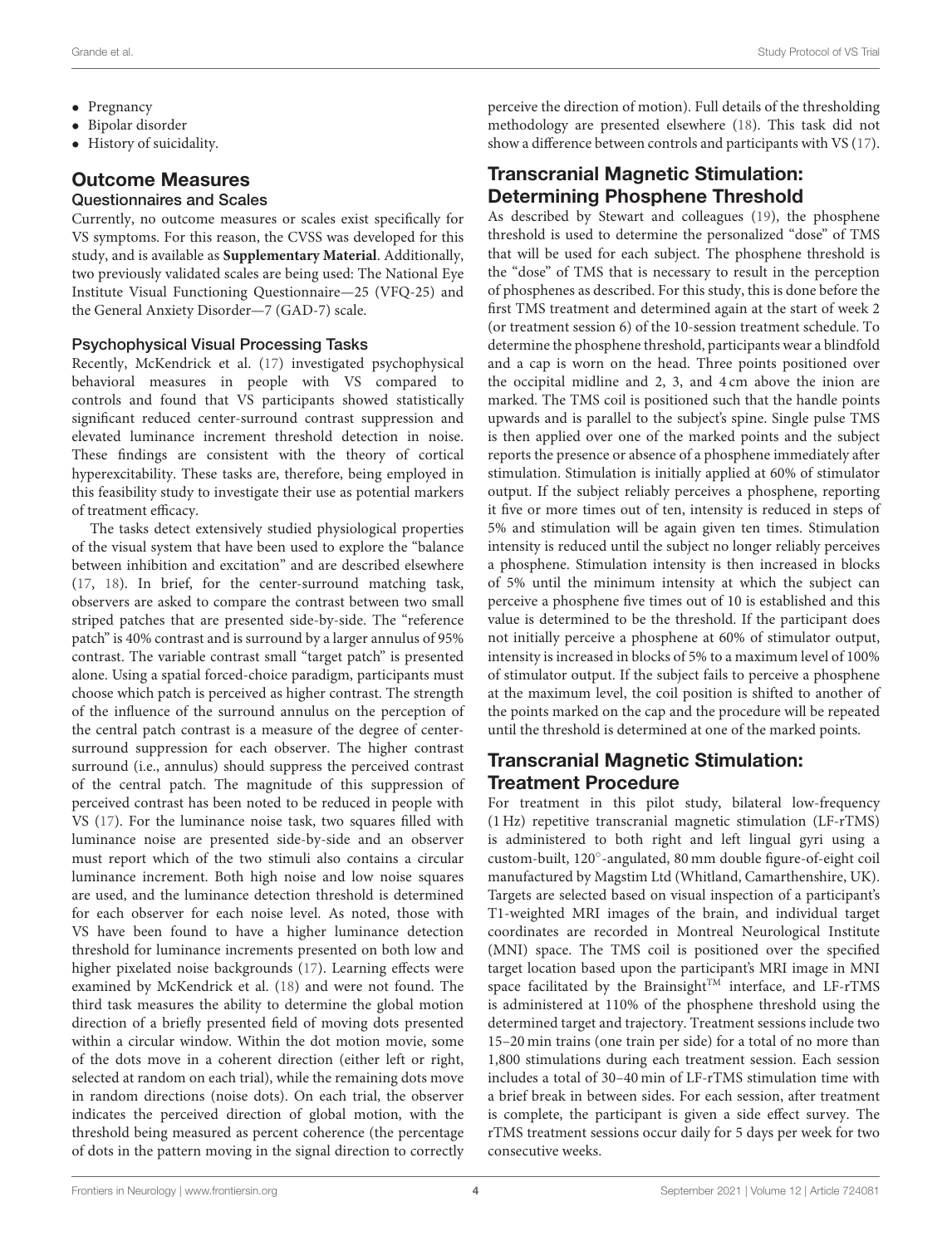# Data Analysis

## Side Effects

To determine whether any participant experiences untoward effects of TMS, a side effect survey is being used, as noted, and summary reports of adverse events will be published. It should be known that the cortical location of the treatment for this trial is different from previous studies, so it is possible to encounter side-effects not previously reported.

## Drop-Out Rate Estimates

With a sample size of 10, we will be able to estimate the expected drop-out rate for larger studies in the range of 20–50% to within a 95% confidence interval of ±25% to ±31%. To calculate a dropout rate for future studies and shrink the confidence interval, we will use data gathered in this study and data from chronic tinnitus studies using TMS to perform a Bayesian analysis for drop-out estimation. For reference, the available studies [see [\(12\)](#page-6-11)] for tinnitus and rTMS revealed an approximate dropout rate of 7% in rTMS group and 12% in the sham group.

## Performance of Outcome Measures

To define the performance of the CVSS and the performance of the three psychophysical visual processing tasks, the standard deviation and test-retest reliability for CVSS and each of the three psychophysical tasks will be determined. The CVSS and the three psychophysical tasks will be given pre-treatment and then repeated on the 1st day of treatment prior to rTMS, and these results will be used to conclude the test-retest reliability using the intraclass correlation coefficient (with a two-way mixed effects, absolute agreement, single rater/measurement model).

## Outcome Measure Changes With Treatment

Changes in outcome measures (i.e., changes in the CVSS, VFQ-25, and GAD-7) with treatment will be assessed. Results pretreatment (first day of treatment prior to rTMS) and results after last day of treatment with rTMS will be compared by assessing within-subject correlations (i.e., repeated measures correlation) for the CVSS, VFQ-25, GAD-7, and the suppression index (center-surround task), detection threshold (luminance detection task), and coherence threshold (global motion task). The effect size for each measure using a linear mixed model will be determined.

# RISKS AND PROTECTION AGAINST RISKS

All of the parameters proposed for this study fall within the accepted parameters for safe rTMS administration with an estimated risk of <1 in 10,000 of inducing seizures in appropriately screened subjects [\(14–](#page-6-13)[16\)](#page-6-14). Overall, low frequencyrTMS protocols, such as the one used in this pilot study, are considered to be of minimal risk for serious adverse events and have been used extensively in previous research [\(20\)](#page-6-19). LF-rTMS has been applied to over a hundred subjects with other cortical hyperexcitability syndromes (largely tinnitus and central pain) with no reports of seizures or other serious adverse events [\(21–](#page-7-0) [23\)](#page-7-1). A slight risk of headache and neck pain is expected, but these symptoms are typically self-resolving and/or treatable with overthe-counter analgesics. Other potential side effects include scalp discomfort at the site of stimulation, scalp or jaw or face tingling or muscle spasms, light headedness, and visual blurring.

To mitigate risks, all participants are screened prior to TMS (see exclusion criteria). Each participant is required to have a MRI scan performed within 3 years that does not show any concerning lesion. There have been reports of hearing loss with repeated TMS pulses, and thus all participants and investigators are required to wear ear plugs, consistent with what is worn during an MRI brain scan. An on-call neurologist is available at all times in the event of a seizure or other adverse study event. Study personnel involved in human subject interactions are BLS certified and specifically trained in seizure safety and what to do in the event of other medical emergencies. All adverse events are reported to the Colorado Multiple Institutional Review Board (COMIRB), and if a seizure were to occur, it would also be reported to the FDA. To monitor for adverse events, and make appropriate modifications, a side effects survey is given to each participant after each treatment session and at month one and month three after treatment is completed.

# **DISCUSSION**

Only one participant completed the study before the COVID-19 pandemic restricted all studies on campus. This section will focus on side effects noted, the approach to the challenges encountered due to the COVID-19 pandemic, and lessons learned thus far that will inform the remainder of the trial and future treatment trials of VS using rTMS.

# Side Effects

During the rTMS sessions, the participant who completed the study experienced symptoms consistent with twitching of the face and scalp, and the feeling of a tapping sensation on the skull, which are common during TMS procedures. In one instance, while targeting the right lingual gyrus, the contralateral upper shoulder/lower neck region would twitch in unison with each pulse. This occurred for less than a few minutes into one session and was reported as uncomfortable, but not painful, and resolved after slight adjustment of the TMS coil. It is worth noting that this participant had a phosphene threshold of 87% and, therefore, a relatively high stimulator output of 96% for dosage. After several daily sessions, the participant also reported mild light headedness, and very mild blurred vision and tingling in the hands. Based on further discussion, it is possible these side effects arose from the position the participant was placed in during the sessions, as symptoms resolved with alteration of the participant's position on one occasion. During TMS, each participant is seated, with their heads facing down on a pillow and their arms resting with hands together or side-by-side above the head. It is not possible to rule outside effects due to TMS given the nature of the symptoms, but symptoms were confirmed to be resolved before the end of each visit where the symptoms were reported.

# Implementation of Psychophysical Visual Processing Tasks

A similar experimental model to that used by McKendrick et al. in their 2017 study on behavioral measures of cortical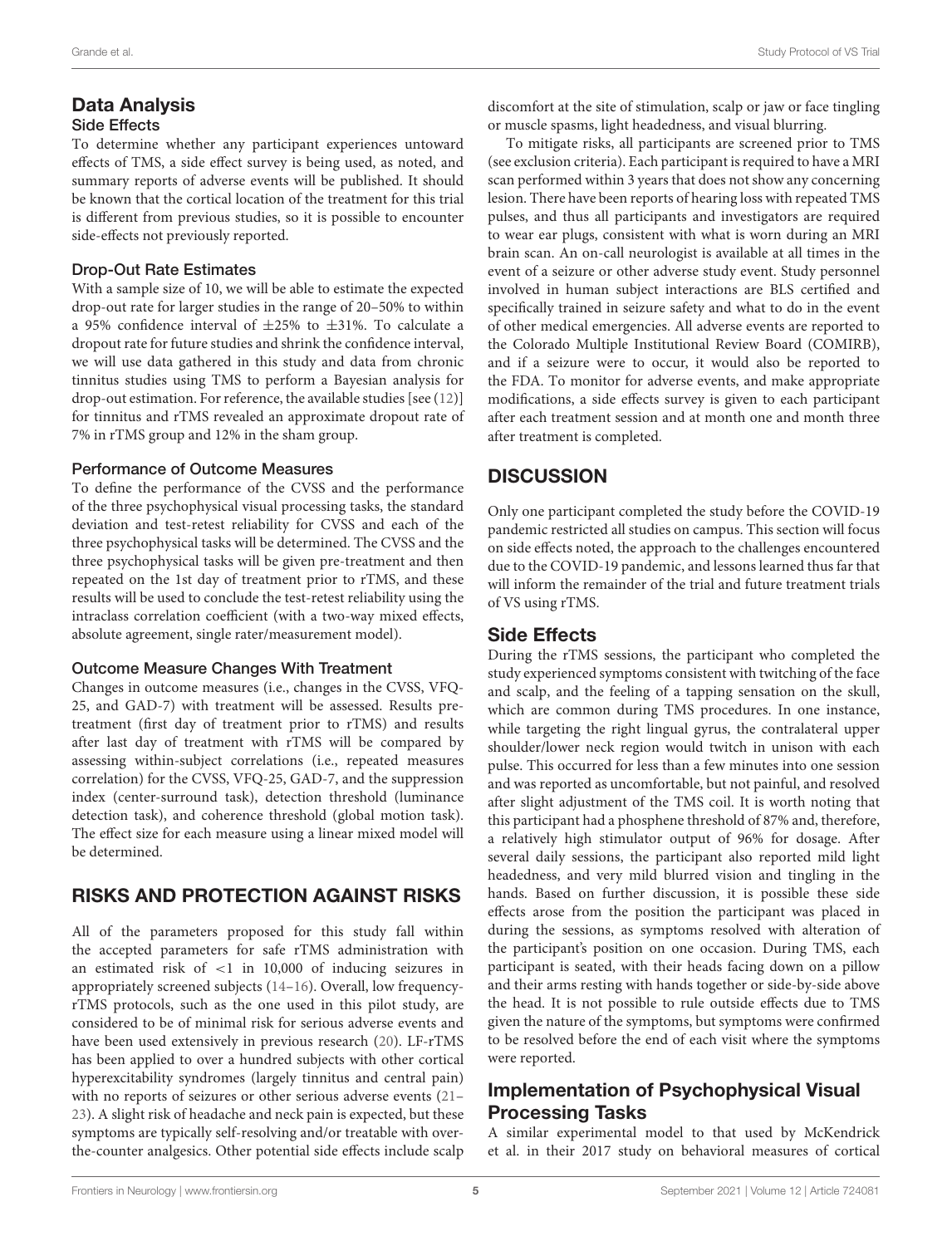hyperexcitability was implemented for this pilot study and was adapted to an application downloaded onto a tablet [\(17,](#page-6-16) [18\)](#page-6-17). Several test trials ensured that the tasks and application were working and that all anonymized data were instantly uploaded to a cloud-based server, which has made data sharing streamedlined and effortless. Outside of a few minor operating system issues, implementation and completion of visual processing tasks with the participant enrolled went smoothly. For future studies, this process is desirable in order to have all data processed in a blinded fashion at one center.

## The Impact of COVID-19 Pandemic

The pilot study was halted before opening for enrollment due to the COVID-19 pandemic in March 2020. Once the campus was open for in-person and on-campus treatment trials in the late Summer of 2020, additional documentation and processes were necessary before the pilot study was approved by campus research officials for recruitment. A required COVID-19 mitigation plan was submitted and included a designated COVID-19 officer for the TMS laboratory space, a plan to follow all campus and CDC guidelines with proper cleaning procedures, use of personal protective equipment, screening questionnaires for exposure to, and symptoms of, COVID-19 for participants, and a controlled check-in location for screening and temperature checks. In addition, a high-efficiency particulate air filter was purchased for use during TMS sessions to ensure the safety of the TMS technician and participants, due to the proximity (<6 feet) required during TMS treatments. Despite these measures and modifications, all but one of the potential participants who were previously screened and deemed eligible decided not to participate throughout 2020 and into the Spring of 2021. Although many potential participants contacted for the study continue to have concerns about onsite visits and travel to the site daily for 2 weeks during the pandemic, as the risks for COVID-19 are better understood and as the pandemic is under better control with increasing vaccination rates, additional eligible participants are now in the process of scheduling sessions. An unexpected consequence of these delays due to the COVID-19 pandemic is the fact that brain MRI scans are no longer falling within the 3-year cut-off time point for potential participants who were determined to be eligible before the pandemic began.

# Other Recruitment Challenges

The initial review of the electronic medical record allowed for the identification of those diagnosed with VS syndrome. Only 34% of those identified with a diagnosis of VS were eligible based on review of records. Using data regarding the safety of rTMS in all subjects, the upper limit of age eligibility that was initially proposed was increased from 40 to 65 years and this increased the pool of potential participants by 20%. Approximately 14% of those initially identified by diagnostic codes were ineligible because their brain MRI scan had been performed >3 years prior, and that number grew after delays due to the pandemic. Approximately 62% of contact attempts via phone to those deemed eligible by record review were successful. The most common factor that determined whether the potential participant had continued interest in the study, after initial contact, was the subjective degree of impact of the VS syndrome on their daily activities. Those who reported that daily activities were significantly impacted by VS were more likely to be willing to consider ways to participate in the future and alter their daily routines and work schedules to be available for study visits. Beyond concerns related to the COVID-19 pandemic, the most common reasons for potential participants to decline to take part in the study was disruption to work schedules and personal obligations, followed by duration of travel to and from the study site. Due to the relative rarity of the VS syndrome, many of the potential participants that were contacted live out of the immediate area or live out of state. Those with commutes over 30 min were the least likely to ask to be called back after the COVID-19 pandemic was under better control and vaccinations were more common.

# Challenges and Modifications to the TMS **Schedule**

Numerous published studies indicate rTMS is more likely to be effective if performed in succession over multiple days for two or more weeks. Thus, the initial schedule proposed in the protocol included consecutive sessions, 5 days a week for 2 weeks. With the first participant, unforeseen circumstances related to personal and work obligations made it apparent that in order for this pilot study to be successful, one missed session per week should be allowed. For the remainder of the study, flexibility will be maintained in this manner. Another modification that increased interest in the study and interest future contact for participation (for those not comfortable participating during the pandemic) was the ability to schedule study visits in the early morning, late afternoon, or early evening.

# Summary

Currently there are no effective treatments for the VS syndrome, which converging lines of evidence suggest may be a hyperexcitability syndrome. This open-label treatment trial of rTMS for VS syndrome is ongoing, and results will be used to inform the feasibility and utility of a future randomized, controlled trial of rTMS for VS syndrome. The greatest challenge faced in the ongoing study has been difficulty with recruitment during to the COVID-19 pandemic. However, with decreasing COVID-19 restrictions within the United States and the increase in COVID-19 vaccinations in Colorado, there is renewed interest in participation in the study by those previously screened. Given the recent progress to date, the current aim is to complete enrollment by June 2022. Following completion of the study and data analyses, feasibility for future studies will be determined. Ultimately, due to the rarity of the VS syndrome, and the potential under-diagnosis of VS, a multicenter treatment trial will most likely be needed to recruit enough participants to assess treatment efficacy.

Although the challenges faced in this pilot study to date have been, by and large, related to the COVID-19 pandemic, the lessons learned also provide insights for future treatment trials. For example, consecutive daily visits disrupt schedules to a greater degree than a similar number of visits over a greater period of time. Trials in the future should include reimbursement to participants that commensurates to the burden of the schedule, which is greater than the usual for a similar number of visits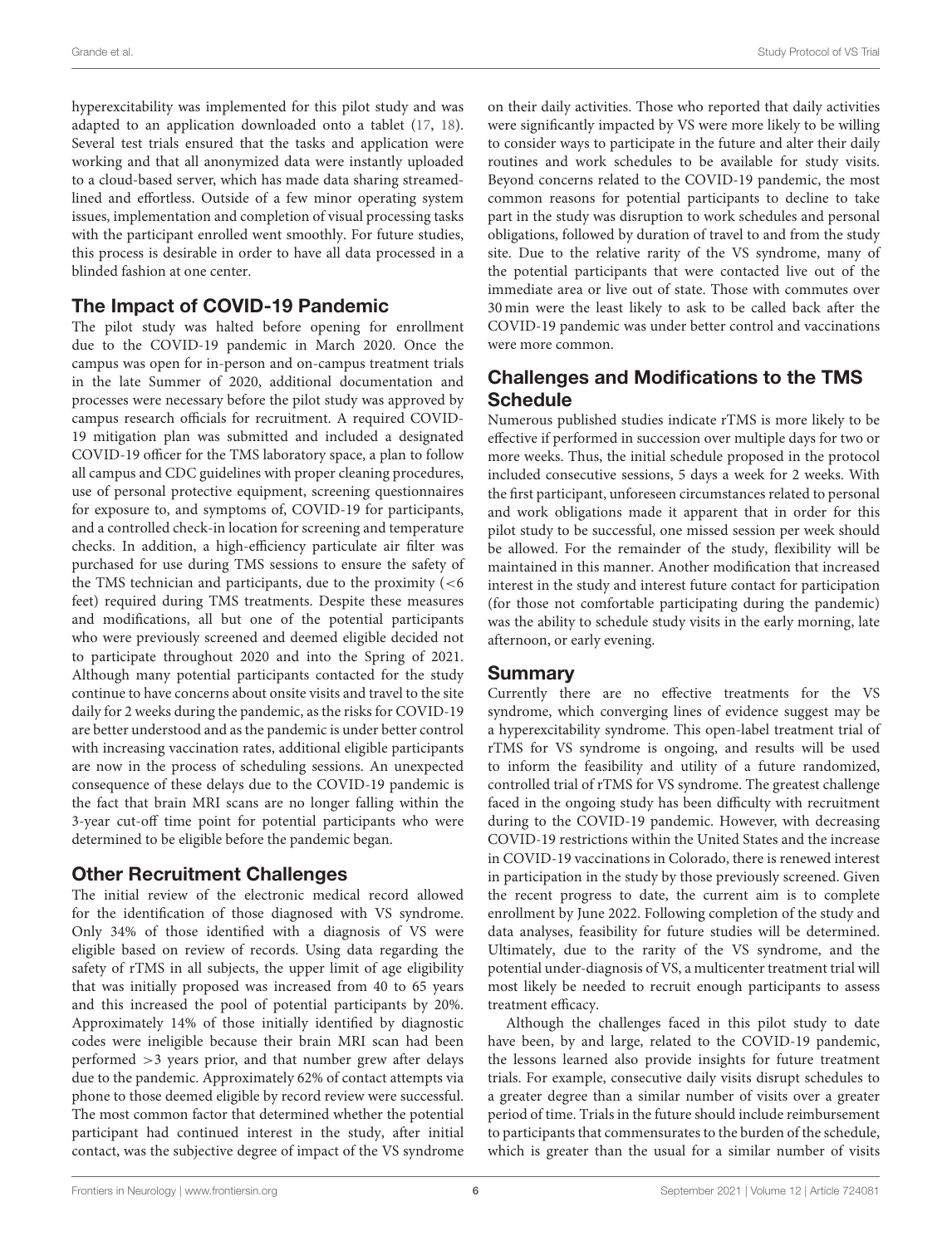over a greater period of time in other types of treatment trials, such as pharmaceutical interventions. The budget should also include reimbursement for travel, hotel costs, and, in some instances, airline travel. These measures would help relieve the burden of concentrated visits for TMS and help address the recruitment issues associated with a rare condition. Finally, budgeting for standard brain MRI scans for those with scans more than 3 years prior to enrollment should also improve eligibility and enrollment.

## ETHICS STATEMENT

Approval for this study was obtained through the Colorado Multiple Institutional Review Board (COMIRB) and written informed consent was obtained, and will be obtained, for all participants. Results will be published following completion of the study and data analyses.

## AUTHOR CONTRIBUTIONS

VP and IB contributed to conception and design of the study. MG and LL carried out study activities and assisted with protocol amendments. MG and VP wrote the first draft of the manuscript. LL contributed to sections of the manuscript

## **REFERENCES**

- <span id="page-6-0"></span>1. Lauschke JL, Plant GT, Fraser CL. Visual snow: a thalamocortical dysrhythmia of the visual pathway?. J Clin Neurosci. (2016) 28:123–7. doi: [10.1016/j.jocn.2015.12.001](https://doi.org/10.1016/j.jocn.2015.12.001)
- <span id="page-6-1"></span>2. Schankin CJ, Maniyar FH, Sprenger T, Chou DE, Eller M, Goadsby PJ. The relation between migraine, typical migraine aura and 'visual snow. Headache. (2014) 54:957–66. doi: [10.1111/head.12378](https://doi.org/10.1111/head.12378)
- <span id="page-6-2"></span>3. Headache Classification Committee of the International Headache Society. The international classification of headache disorders, 3rd edition. Cephalalgia. (2018) 38:1–211. doi: [10.1177/0333102417738202](https://doi.org/10.1177/0333102417738202)
- <span id="page-6-3"></span>4. Bou Ghannam A, Pelak VS. Visual snow: a potential cortical hyperexcitability syndrome. Curr Treat Options Neurol. (2017) 19:448. doi: [10.1007/s11940-017-0448-3](https://doi.org/10.1007/s11940-017-0448-3)
- <span id="page-6-4"></span>5. Schankin CJ, Maniyar FH, Digre KB, Goadsby PJ. Visual snow' – a disorder distinct from persistent migraine aura. Brain. (2014) 137:1419– 28. doi: [10.1093/brain/awu050](https://doi.org/10.1093/brain/awu050)
- <span id="page-6-5"></span>6. van Dun K, Bodranghien F, Manto M, Mariën P. Targeting the cerebellum by noninvasive neurostimulation: a review. Cerebellum. (2016) 16:695– 741. doi: [10.1007/s12311-016-0840-7](https://doi.org/10.1007/s12311-016-0840-7)
- <span id="page-6-6"></span>7. Khedr EM. Longlasting antalgic effects of daily sessions of repetitive transcranial magnetic stimulation in central and peripheral neuropathic pain. J Neurol Neurosurg Psychiatry. (2005) 76:833–8. doi: [10.1136/jnnp.2004.055806](https://doi.org/10.1136/jnnp.2004.055806)
- <span id="page-6-7"></span>8. Misra UK, Kalita J, Bhoi SK. High-rate repetitive transcranial magnetic stimulation in migraine prophylaxis: a randomized, placebo-controlled study. J Neurol. (2013) 260:2793–801. doi: [10.1007/s00415-013-7072-2](https://doi.org/10.1007/s00415-013-7072-2)
- <span id="page-6-8"></span>9. Food US, and Drug Administration. FDA Permits Marketing of Transcranial Magnetic Stimulation for Treatment of Obsessive Compulsive Disorder. (2021). Available online at: [https://www.fda.gov/news-events/press-announcements/](https://www.fda.gov/news-events/press-announcements/fda-permits-marketing-transcranial-magnetic-stimulation-treatment-obsessive-compulsive-disorder) [fda-permits-marketing-transcranial-magnetic-stimulation-treatment](https://www.fda.gov/news-events/press-announcements/fda-permits-marketing-transcranial-magnetic-stimulation-treatment-obsessive-compulsive-disorder)[obsessive-compulsive-disorder](https://www.fda.gov/news-events/press-announcements/fda-permits-marketing-transcranial-magnetic-stimulation-treatment-obsessive-compulsive-disorder) (accessed May 31, 2021).
- <span id="page-6-9"></span>10. Eichhammer P, Kleinjung T, Landgrebe M, Hajak G, Langguth B. TMS for treatment of chronic tinnitus — neurobiological effects. Tinnitus. (2007) 169:369–75. doi: [10.1016/s0079-6123\(07\)66035-x](https://doi.org/10.1016/s0079-6123(07)66035-x)
- <span id="page-6-10"></span>11. Klomjai W, Katz R, Lackmy-Vallée A. Basic principles of transcranial magnetic stimulation (TMS) and repetitive TMS (RTMS). Ann

and specifically sections on conducting TMS. All authors contributed to manuscript revision, read, and approved the submitted version.

## FUNDING

The Treatment Trial was sponsored by the Visual Snow Initiative, which is a public charity under the fiscal sponsorship of the Edward Charles Foundation, a non-profit  $501(c)(3)$  organization, EIN# 26-4245043.

# ACKNOWLEDGMENTS

The authors wish to express their gratitude for support from Jerri Lusk, Nicole Gendelman, Haley Simpson, Sara Gardon, and Haley Steinert in providing critical administrative and regulatory guidance. The authors are indebted to the Visual Snow Initiative for their support of this trial.

## SUPPLEMENTARY MATERIAL

<span id="page-6-15"></span>The Supplementary Material for this article can be found [online at: https://www.frontiersin.org/articles/10.3389/fneur.](https://www.frontiersin.org/articles/10.3389/fneur.2021.724081/full#supplementary-material) 2021.724081/full#supplementary-material

Phys Rehabil Med[. \(2015\) 58:208–13. doi: 10.1016/j.rehab.2015.](https://doi.org/10.1016/j.rehab.2015.05.005) 05.005

- <span id="page-6-11"></span>12. Lefaucheur JP, Aleman A, Baeken C, Benninger DH, Brunelin J, Lazzaro VD, et al. Evidence-based guidelines on the therapeutic use of repetitive transcranial magnetic stimulation (RTMS): an update (2014–2018). Clin Neurophysiol[. \(2020\) 131:474–528. doi: 10.1016/j.clinph.2019.](https://doi.org/10.1016/j.clinph.2019.11.002) 11.002
- <span id="page-6-12"></span>13. Bliss TVP, Cooke SF. Long-term potentiation and longterm depression: a clinical perspective. Clinics. (2011) 66:3– 17. doi: [10.1590/s1807-59322011001300002](https://doi.org/10.1590/s1807-59322011001300002)
- <span id="page-6-13"></span>14. Chen R, Gerloff C, Classen J, Wassermann EM, Hallett M, Cohen LG. Safety of different inter-train intervals for repetitive transcranial magnetic stimulation and recommendations for safe ranges of stimulation parameters. Electroencephalogr Clin Neurophysiol. (1997) 105:415–21. doi: [10.1016/s0924-980x\(97\)00036-2](https://doi.org/10.1016/s0924-980x(97)00036-2)
- 15. Rossi S, Hallett M, Rossini PM, Pascual-Leone A. Safety, ethical considerations, and application guidelines for the use of transcranial magnetic stimulation in clinical practice and research. Clin Neurophysiol. (2009) 120:2008–39. doi: [10.1016/j.clinph.2009.08.016](https://doi.org/10.1016/j.clinph.2009.08.016)
- <span id="page-6-14"></span>16. Wassermann EM. Risk and safety of repetitive transcranial magnetic stimulation: report and suggested guidelines from the international workshop on the safety of repetitive transcranial magnetic stimulation, June 5–7, 1996. Electroencephalograp Clin Neurophysiol. (1998) 108:1– 16. doi: [10.1016/s0168-5597\(97\)00096-8](https://doi.org/10.1016/s0168-5597(97)00096-8)
- <span id="page-6-16"></span>17. McKendrick AM, Chan YM, Tien M, Millist L, Clough M, Mack H, et al. Behavioral measures of cortical hyperexcitability assessed in people who experience visual snow. Neurology. (2017) 88:1243–9. doi: [10.1212/wnl.0000000000003784](https://doi.org/10.1212/wnl.0000000000003784)
- <span id="page-6-17"></span>18. McKendrick AM, Chan YM, Vingrys AJ, Turpin A, Badcock DR. Daily vision testing can expose the prodromal phase of migraine. Cephalalgia. (2017) 38:1575–84. doi: [10.1177/0333102417741130](https://doi.org/10.1177/0333102417741130)
- <span id="page-6-18"></span>19. Stewart LM, Walsh V, Rothwell JC. Motor and phosphene thresholds: A transcranial magnetic stimulation correlation study. Neuropsychologia. (2001) 39:415–9. doi: [10.1016/s0028-3932\(00\)00130-5](https://doi.org/10.1016/s0028-3932(00)00130-5)
- <span id="page-6-19"></span>20. Lage C, Wiles K, Shergill SS, Tracy DK. A systematic review of the effects of low-frequency repetitive transcranial magnetic stimulation on cognition. J Neural Transm. (2016) 123:1479–90. doi: [10.1007/s00702-016-1592-8](https://doi.org/10.1007/s00702-016-1592-8)